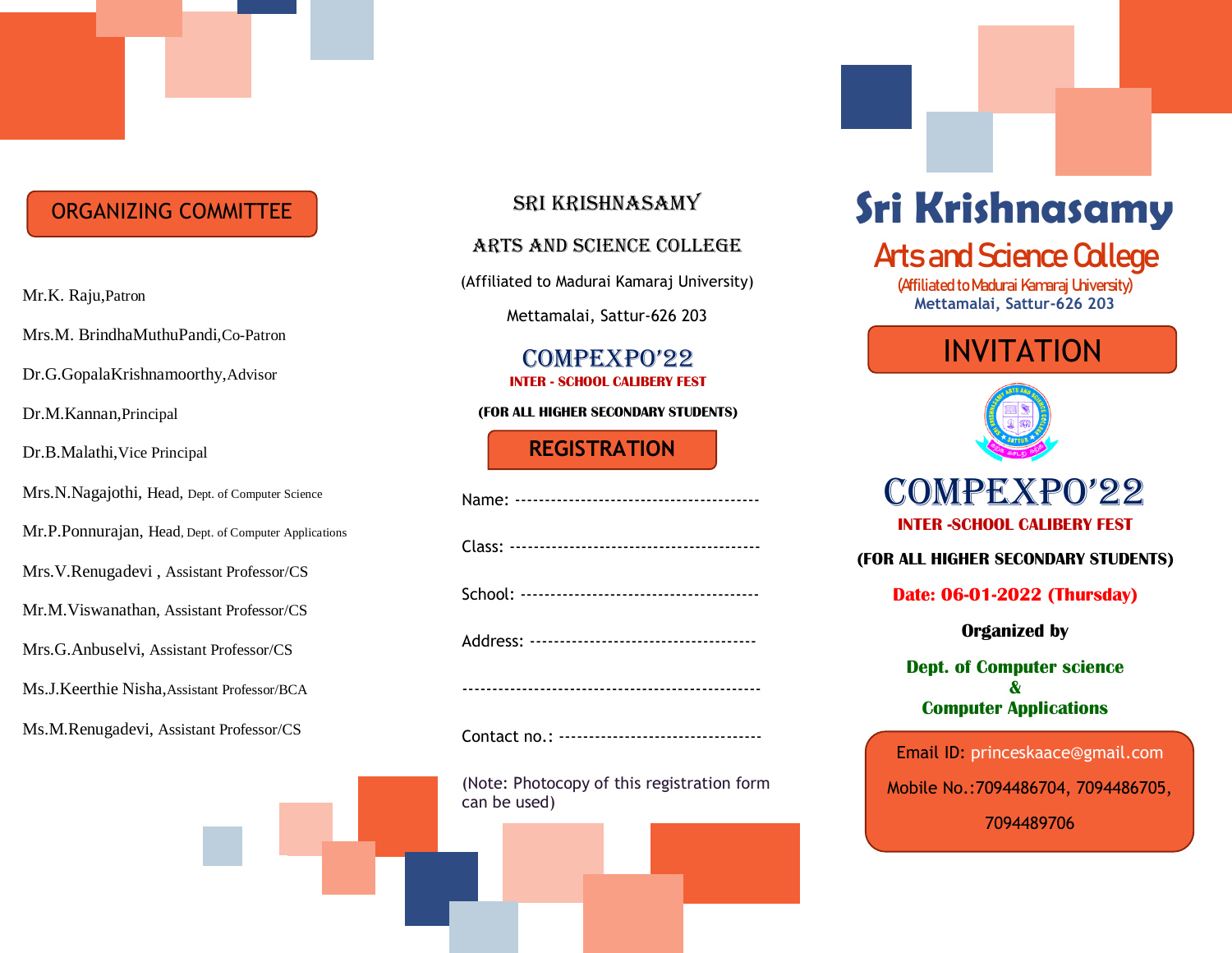#### Sir/Madam ,

Greetings from Sri Krishnasamy Arts and Science College. It gives us immense pleasure to inform you that our college is hosting COMPEXPO'22 – an inter – school caliber fest for all higher secondary students on 06/01/2022. We would like to extend our invitation seeking earnest participation of your students in the following events. Expecting your fullest cooperation to make the fest a great success .

#### **All the Best**

# COMPETITION DETAILS

#### 1. Essay Writing(10.A.M to 11.A.M)

Topic: Digital India (Tamil or English)

No. of Participants: 1 per school

Duration:1 Hour

Should bring A4 Sheet and writing materials

#### 2. Quiz (10.A.M to 10.30 A.M)

Subject: General+ Computer Mode: Written Duration: 30 Minutes No. of Participants: 2 per school

#### 3. Surprise Event(1 1.A.M to 12 Noon )

Like Game Show Duration: 1 Hour No. of Participants: 2 per school

#### 4. Connections(10.30 A.M to 11.A.M)

Duration: 30 Minutes No. of Participants: 2 per school Subject: General +Computer

#### 5. MIME(12 Noon to 12.30 . P.M)

Duration: 30 Minutes No. of Participants: 2 per school Subject: General +Computer

#### 6. Ad Act(12.30 . P.M to 1. P.M)

Duration: 30 Minutes No. of Participants: 5 per school Subject: General +Computer

## GENERAL RULES

- > No Registration fees.
- $\triangleright$  Participants should produce their bonafide certificate & ID cards during the registration.
- $\triangleright$  First three prizes will be given.
- $\triangleright$  Overall champion shield will be given to the winning school.
- $\triangleright$  Certificate will be issued to all the participants.
- $\triangleright$  Decision of the judges will be final.
- > Participants should avoid clashes between the events.
- $\triangleright$  Registration form should be sent via WhatsApp / Email on or before 05/01/2022.

# CONTACT US

Mrs. V. Renugadevi, Mobile No.: 9629087709(WhatsApp)

Mr.M.Viswanathan Mobile No.: 9943728296 (WhatsApp ) Mail I[d:mailforvichu@gmail.com](mailto:mailforvichu@gmail.com)